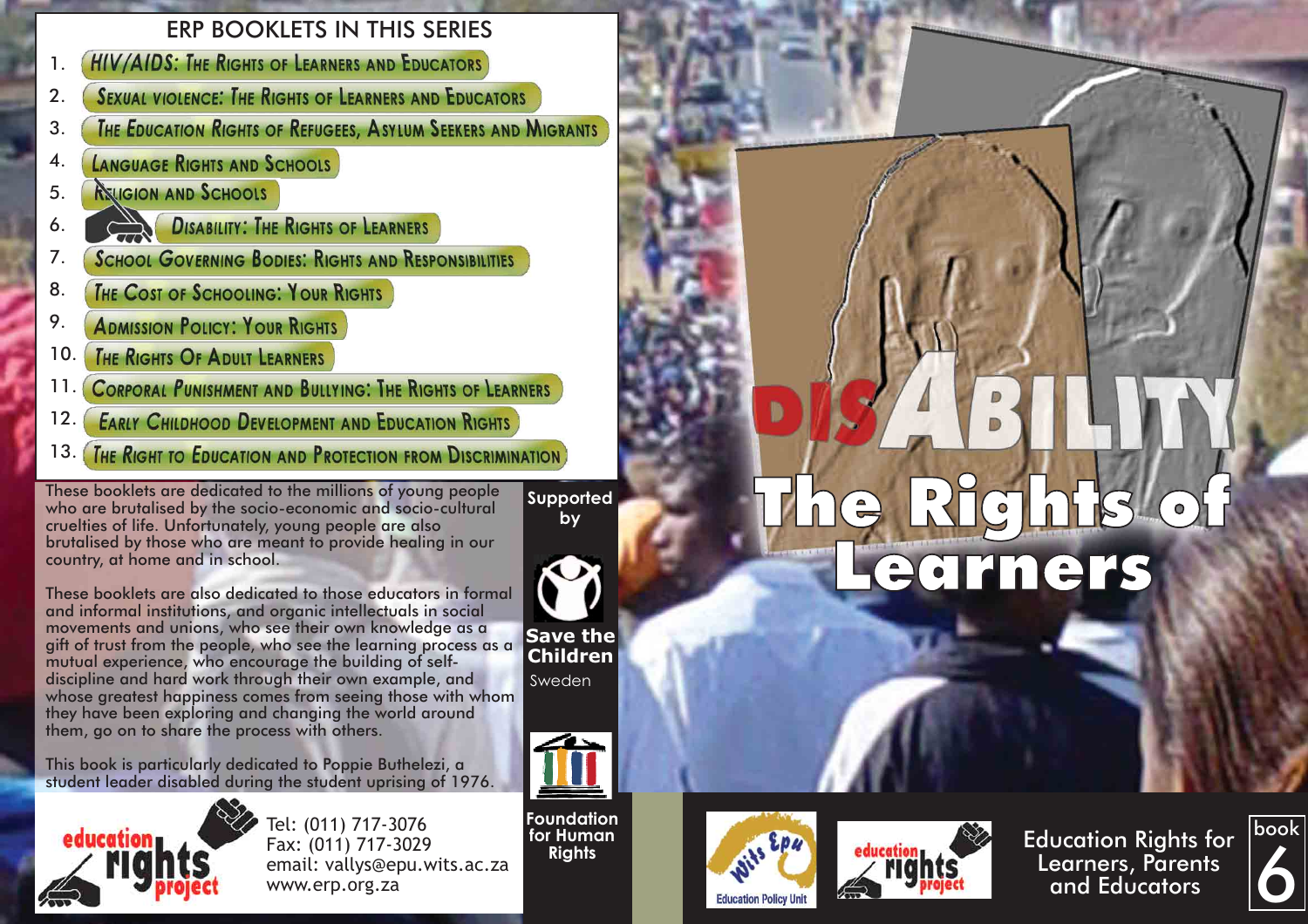

# **Disability: The Rights of Learners**

Sarah Rule

Editors: Brian Ramadiro and Salim Vally

#### layout & design by Red nicolas@red.org.za

We have attempted to ensure that the information in these booklets is accurate up to the time of publication-June 2005. Policies, laws and regulations change. Please contact the ERP for regular updates. All of these booklets are being translated into isiZulu, Sesotho and Afrikaans. The edition on migrant and refugee rights will be translated into French and Portuguese as well. Nonprofit organisations are welcome to reproduce them. Suggestions for improvements are appreciated. Please acknowledge the Education Rights Project if you intend using this material.

Thanks to the Foundation for Human Rights, Save the Children Sweden, the Royal Netherlands Embassy and the Swedish International Development Agency for supporting this initiative.

# THE STRUGGLE FOR FREE **, FOR FREE, THE STRUGGLE FREE, DUALITY EDUCATION**  $\overline{COMINUES}$

THE STRUGGLE FOR FREE **UALITY PUBLIC EDUCATION** 

**CONTINUES**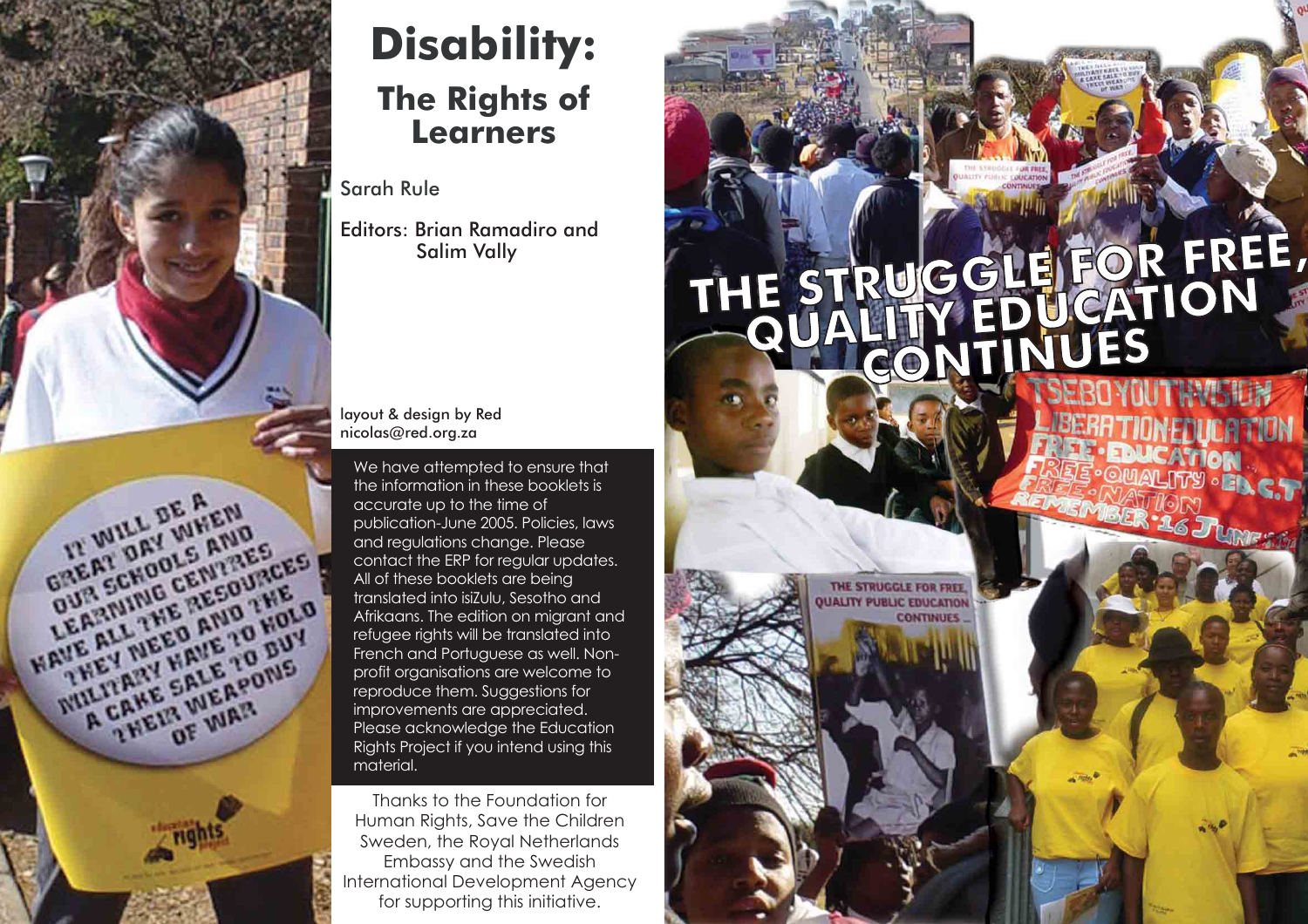# **CONTENTS**

|                                                                       | page |
|-----------------------------------------------------------------------|------|
| 1. INTRODUCTION                                                       |      |
| 2. WHAT IS DISABILITY?                                                | 2    |
| 3. HOW HAVE SOME LEARNERS WITH DISABILITIES<br>EXPERIENCED SCHOOLING? | 6    |
| 4. WHAT DOES THE CONSTITUTION SAY ABOUT DISABILITY?                   | 7    |
| 5. WHAT DOES THE GOVERNMENT SAY ABOUT DISABILITY<br>AND SCHOOLING?    | 8    |
| 6. WHAT CAN YOUR SCHOOL DO?                                           | 12   |
| 7. WHERE TO GO IF YOU NEED FURTHER INFORMATION OR HELP                | 16   |
| 8. WORD LIST                                                          | 18   |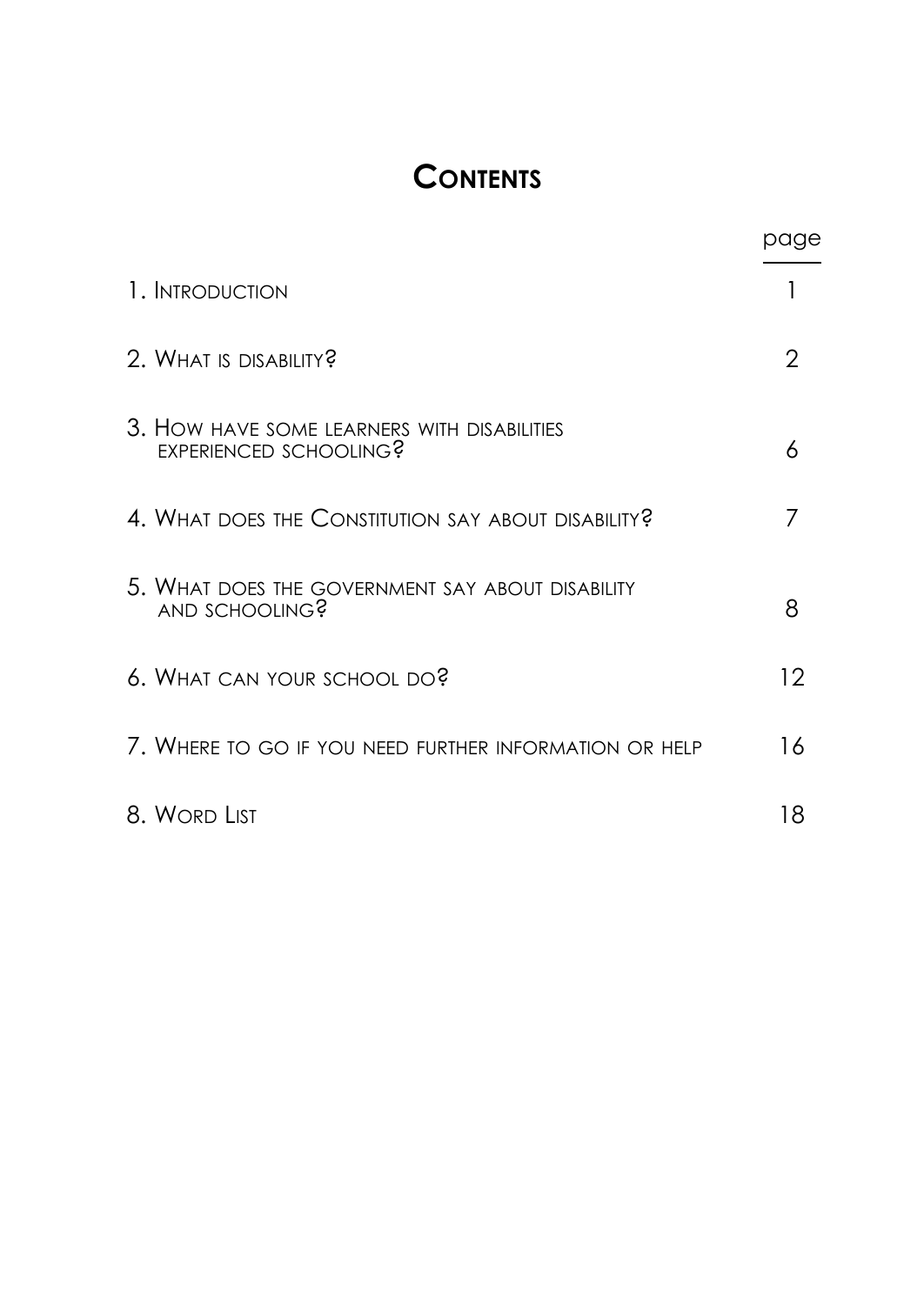# **INTRODUCTION oneone**

For many years disability was a key reason for the exclusion of learners from *mainstream\** schooling. Learners who were disabled were separated from other children and were sent to special schools, often far away from their homes. For some learners with disabilities the education at special schools was reasonable. The practice of separating learners with disabilities from ordinary schools though, meant that learners and educators did not learn about coping with *diversity* or with learners who are different. Disability remained something to be feared, and often learners with disabilities experienced *discrimination*, as you will read in the stories below.

Since 1994, there is a new official way of understanding disability. This new way looks at obstacles that society creates around people with disabilities. The new policies try to include rather than exclude learners with disabilities from mainstream schooling. The new challenge for those involved in education, whether as learners, educators or parents and school governing bodies, is to face difference in the school and remove the obstacles that are experienced by learners with disabilities.

This booklet aims to help you understand disability in this new way so that you are able to face the challenges in your school. It also explains the *constitutional rights* of people with disabilities and the policies that the Department of Education is implementing with regard to including learners with disabilities in mainstream schools. At the end of the booklet you will find a list of resource organisations that may help you in creating an *inclusive education*.

<sup>\*</sup> Italicised words are explained in the word list at the end of this booklet.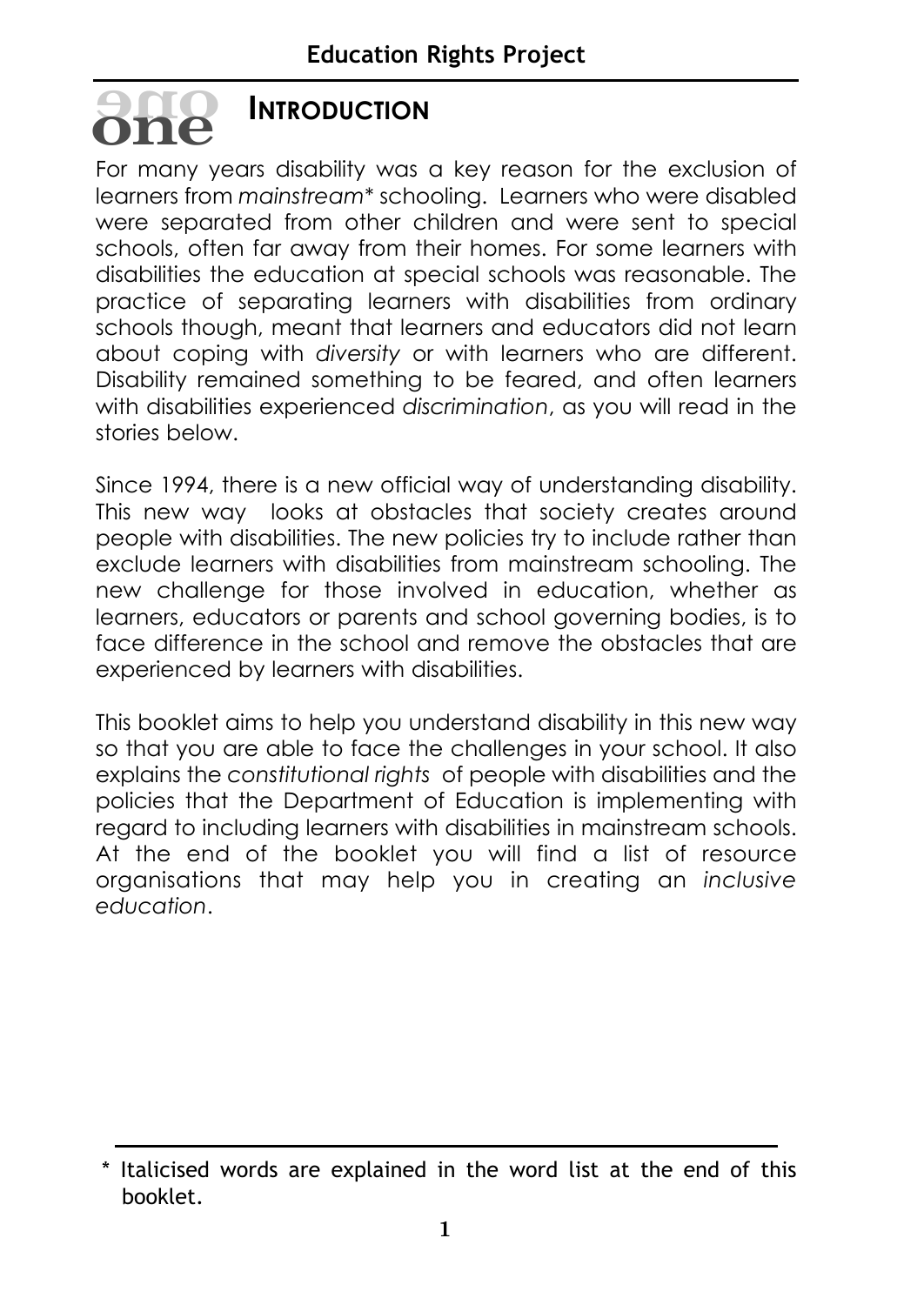

# **WHAT IS DISABILITY?**

There are different ways to understand the word disability and how people with disabilities experience the world. In the past some have seen people with disabilities as having a *deficit* and not 'normal'. This understanding of disability resulted in people with disabilities placed into *institutions* or hidden in back rooms. This traditional or medical view of disability also resulted in disabled children being separated from other children and sent to special schools.

#### **Did you know?**

According to the government, 280,000 learners are not in school because o<sup>f</sup> disability.

Some children with disabilities, particularly deaf children, were sent to live at special schools many kilometres from home, from as young as four years old. They only saw their families during the holidays.

Another way to understand disability, which is accepted by disabled people's organisations and increasingly by government departments, is to look at two terms. These terms are *impairment* and *limitation of activity*. The word 'impairment' refers to a part of the body that is limited in what it can do. For example a person may have a visual impairment when her eyes do not work well and she cannot see properly.

*Limitation of activity* refers to the disadvantage people with impairments experience because society does not take into account different people's abilities and needs. For example, a child who uses a wheelchair may *intellectually* be able to learn, but because there are no wheelchair ramps in the school s/he is disabled and cannot take part in school like other learners. It is not the child's physical impairment that is preventing her or him from participating in learning, but the obstacles created by society and the school. This understanding of disability that focuses on the limitations that society creates, is known as the social understanding of disability.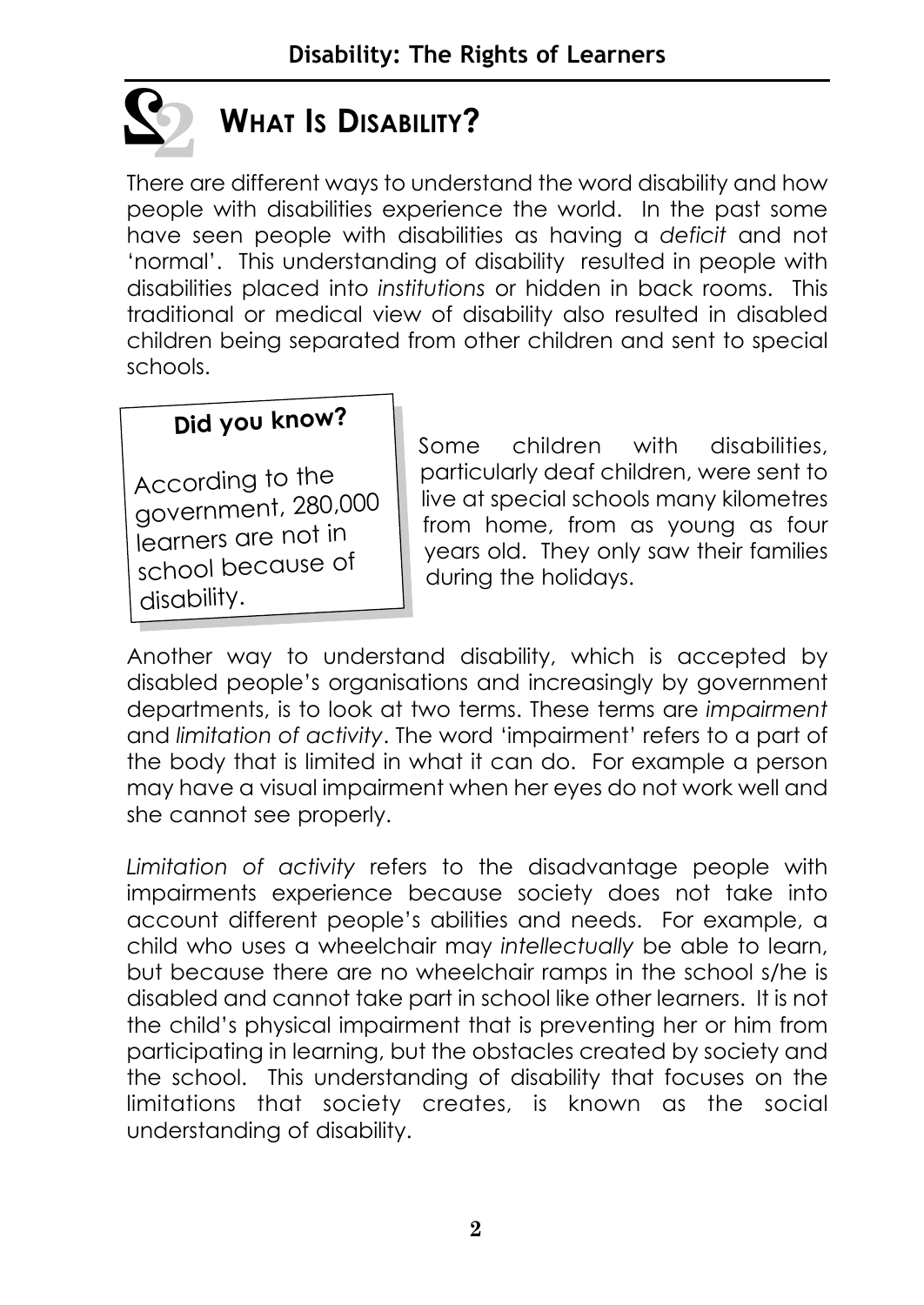#### **Barriers that affect people with disabilities**

There are different kinds of barriers or obstacles that people with disabilities face in their lives. These barriers can be explained in the following way:



Often radio or TV broadcasts are not *accessible* for people who cannot hear. It is difficult for learners with visual impairments to get books with

large print or in *Braille*. As a result, many people with *sensory impairments* are left out from important media campaigns such as those on AIDS or violence against women.

*Able-bodied people* sometimes view people with disabilities as those that are being punished, or as a source of shame. They are often seen as people who are inferior, and who do not deserve the same rights and privileges in society, or they are seen as sick people who are helpless and need to be treated like children. Such *prejudiced* and discriminatory attitudes are a major obstacle. **barriers** *Attitudinal*

**Environmental** The design of many public buildings such as schools, clinics, banks and post offices have steps and narrow doorways. It is often forgotten that such features mean that people with physical impairments cannot get in, move around or use the toilets. The lack of rails or the presence of uneven floor surfaces mean that people with visual impairments cannot move around freely without help. Glass doors can be dangerous for people with low vision. **barriers**

#### **barriers** *Financial*

Disability is expensive. Most of the instruments used by people with disabilities to enable them to be independent – such as hearing aids or white

canes – need to be bought. Public transport for a person in a wheelchair or someone using a guide dog, costs double that of able-bodied people. It is also very difficult for a person with a disability to get a job.

(Information from Disability Action Research Team (2000), *What is Disability?*)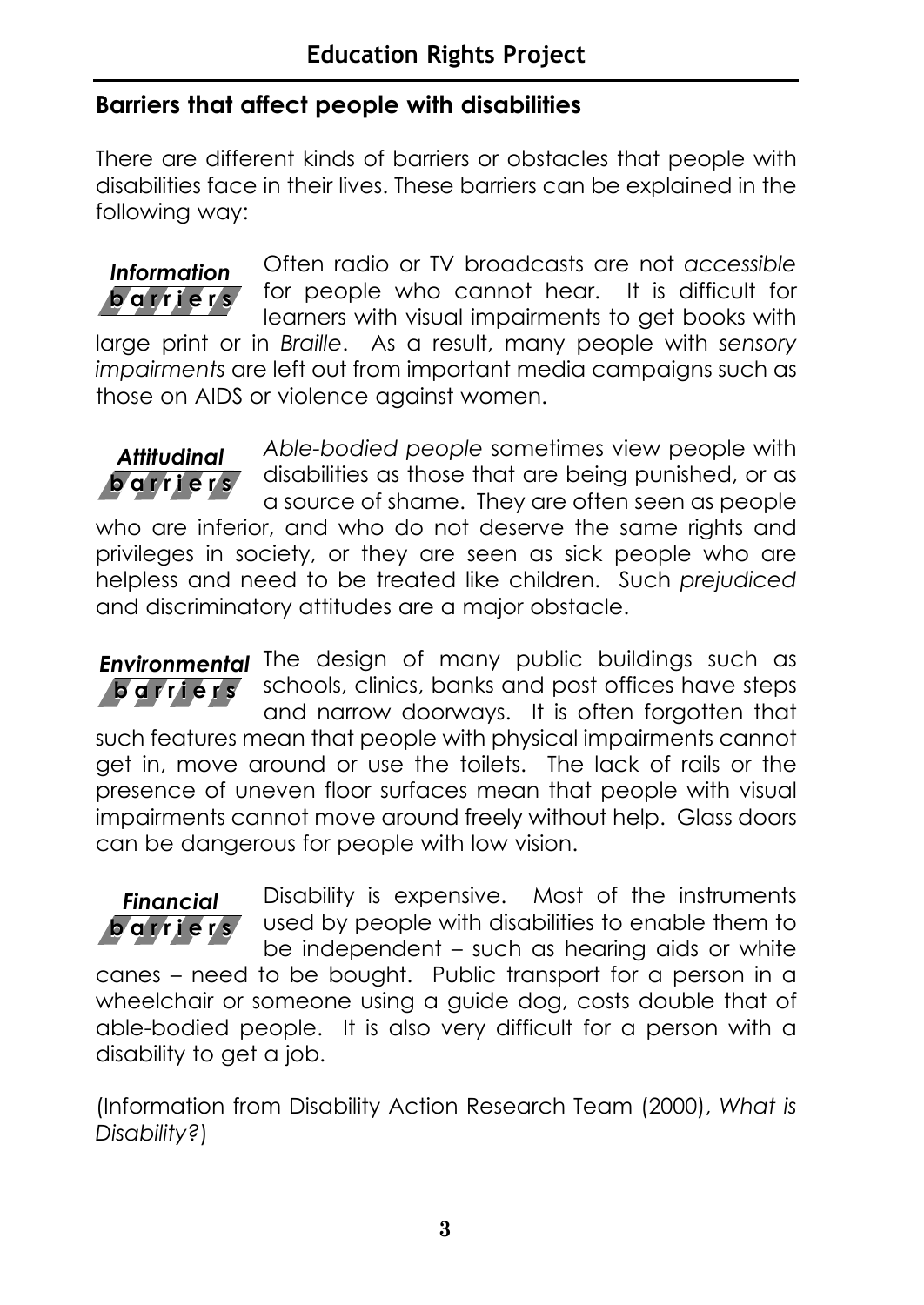#### **Types of impairments learners may have**

People with disabilities have impairments that make it difficult for them to undertake certain activities. For example, a child who has had measles that affected his or her hearing may not be able to hear well at all. However, with devices such as hearing aids and a supportive environment an educator can overcome this problem. For example, if the educator faces the class when speaking, a hearing impaired child with a hearing device can take part in the same learning activities as other children. If we can learn to cope with the differences of people's abilities and needs we can create an *inclusive society* and our own lives will be enriched.

The table below will give you some ideas of the different impairments that learners may have and how you may be able to recognise them.

| Type of<br>impairment                                    | How to recognise the<br>impairment                                                                                                                             | <b>Common causes</b>                                                                                                                                                                               |
|----------------------------------------------------------|----------------------------------------------------------------------------------------------------------------------------------------------------------------|----------------------------------------------------------------------------------------------------------------------------------------------------------------------------------------------------|
| Physical<br>impairment /<br>difficulty with<br>movement  | Part of the learner's<br>body e.g. both legs,<br>one arm and one leg<br>has difficulty moving.<br>It may be weak or stiff<br>or have uncontrolled<br>movements | Motor vehicle<br>accidents<br>• Burns<br>$\cdot$ Difficulties at the time<br>of birth e.g. cerebral<br>palsy<br>$\cdot$ Some diseases e.g.<br>polio<br>$\cdot$ Injuries e.g. shooting,<br>stabbing |
| Intellectual<br>impairment and<br>developmental<br>delay | The learner may be<br>slow to learn to walk,<br>talk and do daily<br>activities.<br>The learner has<br>difficulty learning<br>abstract concepts                | <b>Malnutrition</b><br>$\cdot$ Some inherited<br>illnesses e.g. Down's<br>Syndrome<br>· Difficulty during birth                                                                                    |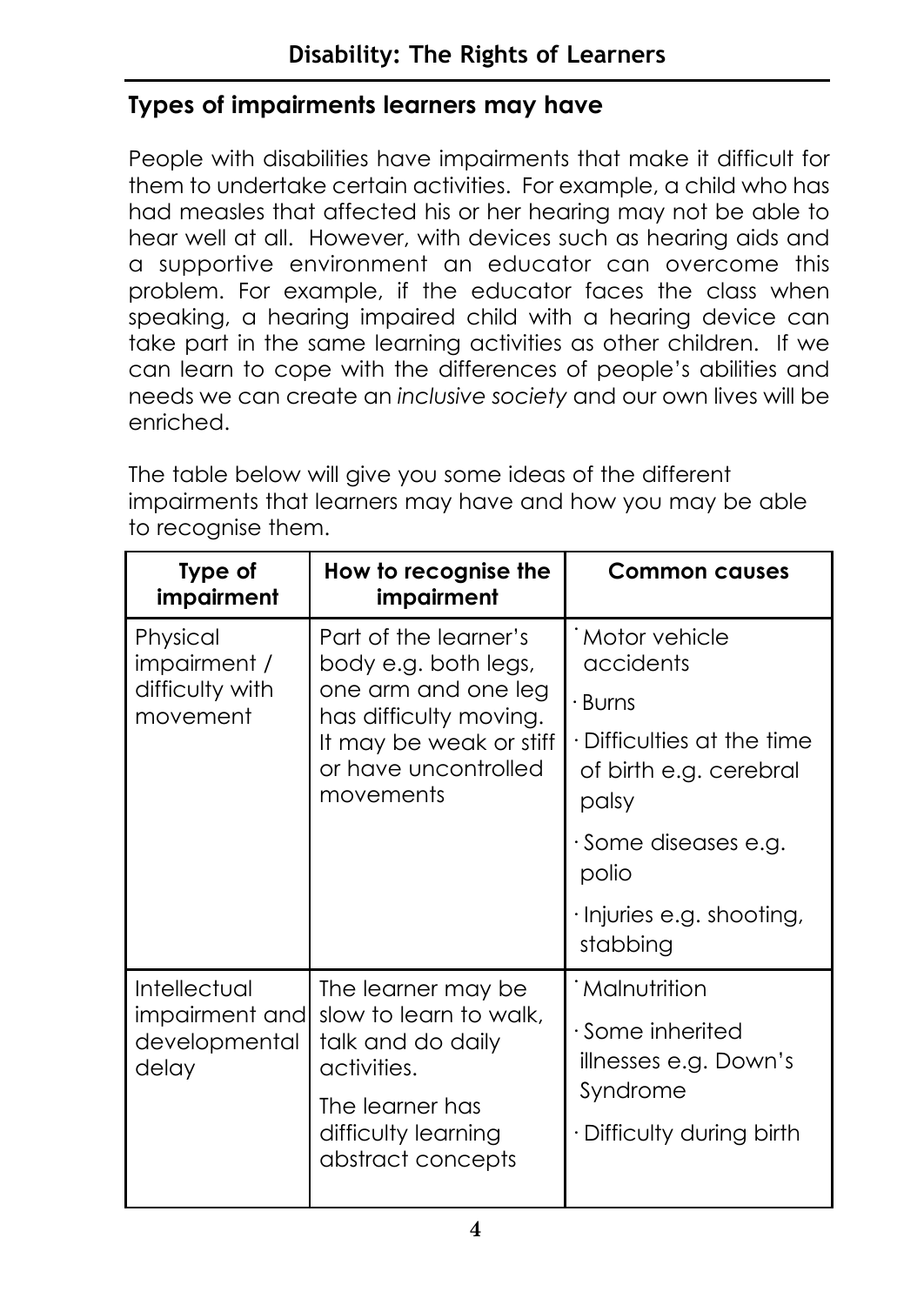# **Education Rights Project**

| Sensory<br>impairment<br>-vision | Learner cannot see the<br>board unless she sits<br>very close to the board | Albinism<br>· Inherited from parents          |  |  |
|----------------------------------|----------------------------------------------------------------------------|-----------------------------------------------|--|--|
|                                  | Learner cannot see at                                                      | · Vitamin A deficiency                        |  |  |
|                                  | all                                                                        | · Injuries to the eye                         |  |  |
|                                  | Learner holds books<br>and written materials<br>very close to her eyes     |                                               |  |  |
|                                  | Learner cannot copy<br>correctly from the<br>board                         |                                               |  |  |
| Sensory                          | Learner does not                                                           | · Ear infections                              |  |  |
| impairment<br>- hearing          | always follow<br>instructions                                              | Some diseases e.g.<br>measles, mumps          |  |  |
|                                  | Learner seems to hear<br>better on one side                                | · Illness of the mother                       |  |  |
|                                  | Learner cannot hear                                                        | during pregnancy                              |  |  |
|                                  | whispering                                                                 | · Inherited from parents                      |  |  |
|                                  | Learner may speak too<br>loud                                              | · Exposure to very loud<br>noise              |  |  |
| Speech<br>and                    | Learner does not<br>pronounce words                                        | · Difficulties at the time of<br><b>birth</b> |  |  |
| language<br>impairments          | clearly                                                                    | $\cdot$ Stress                                |  |  |
|                                  | Learner stutters<br>Learner cannot tell a                                  | · Intellectual impairment                     |  |  |
|                                  | story or speaks like a<br>younger child                                    | Causes are often<br>unknown                   |  |  |
| Learning                         | Learner has good                                                           | · Premature birth                             |  |  |
| disability                       | verbal skills but<br>struggles to learn to                                 | · Child abuse                                 |  |  |
|                                  | read and write                                                             | · Malnutrition                                |  |  |
|                                  | In writing, letters and<br>numbers may be<br>reversed                      | · Difficulties at the time of<br>birth        |  |  |
|                                  |                                                                            | · Dyslexia                                    |  |  |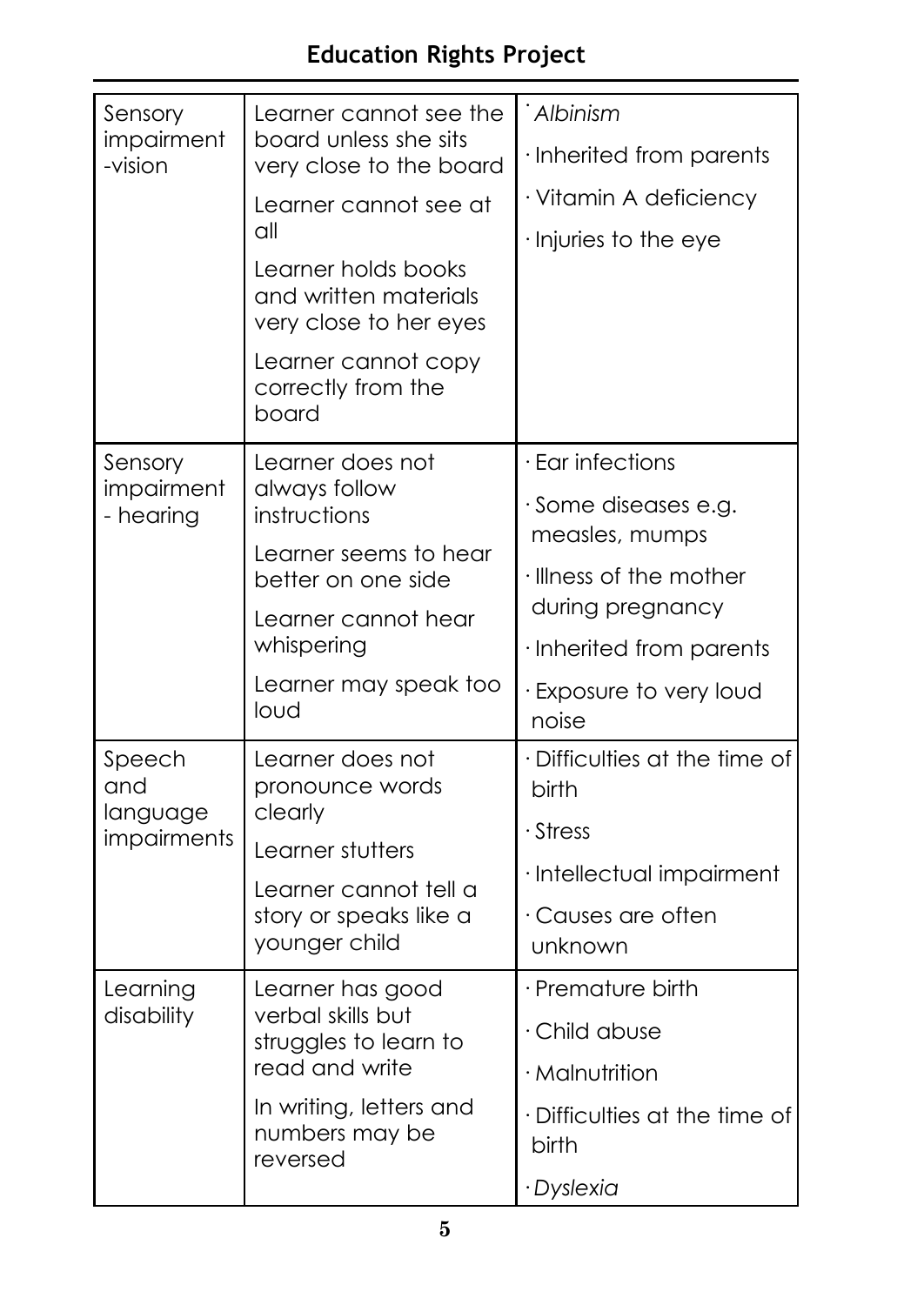#### **HOW HAVE SOME LEARNERS WITH DISABILITIES EXPERIENCED SCHOOLING? hree**

Florence was a learner in Grade 10. She had polio as a young child, which left her with a walking disability. In the Maths class one day the teacher was giving prizes for good school work. She went through the list of hard workers and eventually came to Florence who got 100%. The teacher did not believe that Florence could have achieved 100% without cheating. The teacher asked various learners if they had seen Florence cheating. Although Florence achieved 100% for the test without cheating, she was not given any prize and the teacher made negative remarks that a person with a disability could never go to university. The teacher said that all Florence would

At a mainstream primary school three girls with disabilities were part of a Grade 3 class. In this class for a certain period each morning the class would stand and recite poems and times tables. All three girls had

**Many learners with disabilities experienced a number of barriers to learning and education. The following are examples of the experiences that some learners with disabilities have had, particularly with regard to attitudinal barriers.**

be able to do on finishing school was to sit at home and receive a disability grant.

physical disabilities that made it difficult to stand. For this reason the principal of the school allowed these three girls to sit and do the recitations. However, the class teacher refused to allow the girls to sit. Gradually during the recitations one or more of the girls would fall over and the other children in the class would laugh. The teacher punished these girls for not standing by threatening to send them to a special school.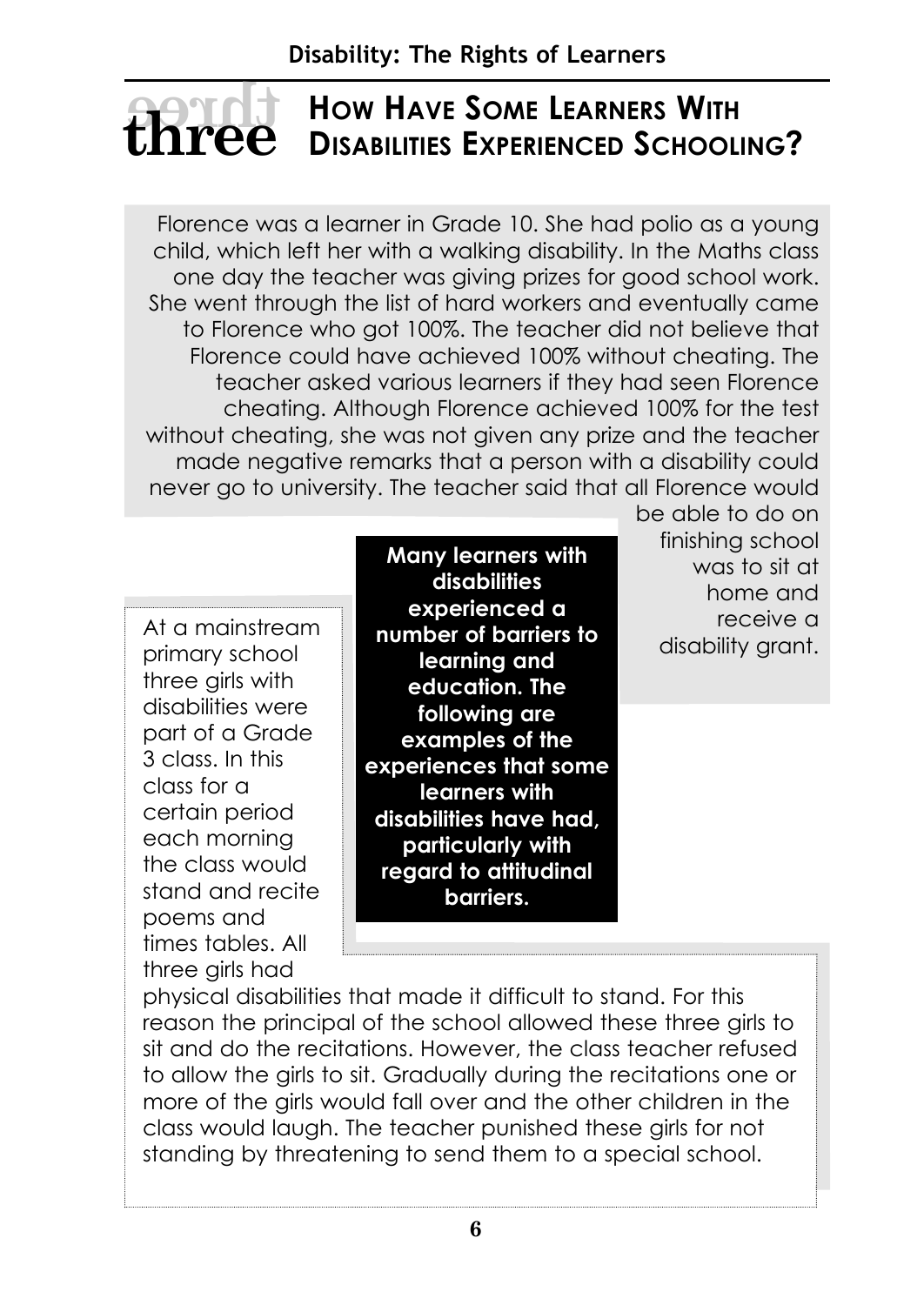A young hearing-impaired girl was attending a mainstream school. She was interested to play sport and in particular to try out for the netball team. The teachers did not allow her to play any sport and instead made her look after the jerseys of the other children playing sport. This girl, together with her physically disabled friend, was also not allowed to participate in debating as they "might embarrass" the school when other schools saw that they had learners with disabilities in the debating team.

 $\mathbf{4}_{\overline{\mathbb{F}}}$ 

# **WHAT DOES THE CONSTITUTION SAY ABOUT DISABILITY?**

Chapter 2 of the South African Constitution is known as the Bill of Rights and it specifically mentions disability. Section 9 of the Bill of Rights commits the state to promote and uphold the equality and rights of all individuals. Section 9(3) says that the government may not unfairly discriminate against anyone on any grounds including disability. In addition, no person can unfairly discriminate against anyone because of disability.

Consider what the Constitution says about language rights and the delivery of services to people with disabilities.

Many deaf people use sign language as their primary language, but this is not an official language of the country and so many government services such as the police and health services are not easily available to deaf people. There have been situations in which deaf people have tried to report crimes but no one at the police station could communicate with the deaf person to take a statement. **Disability and Sign Language**

According to the Bill of Rights (Section 29), people in South Africa have the right to basic education, including adult basic education in their own language. But a high rate of illiteracy exists amongst people with disabilities, in KwaZulu Natal there are no Public Adult Learning Centres that use sign language to help deaf people become literate. There is one Public Adult Learning Centre in Umlazi, Durban, that teaches Braille, but if you live anywhere else in KwaZulu Natal and you are a blind adult, you will not be able to become literate at a governmentrun adult learning centre.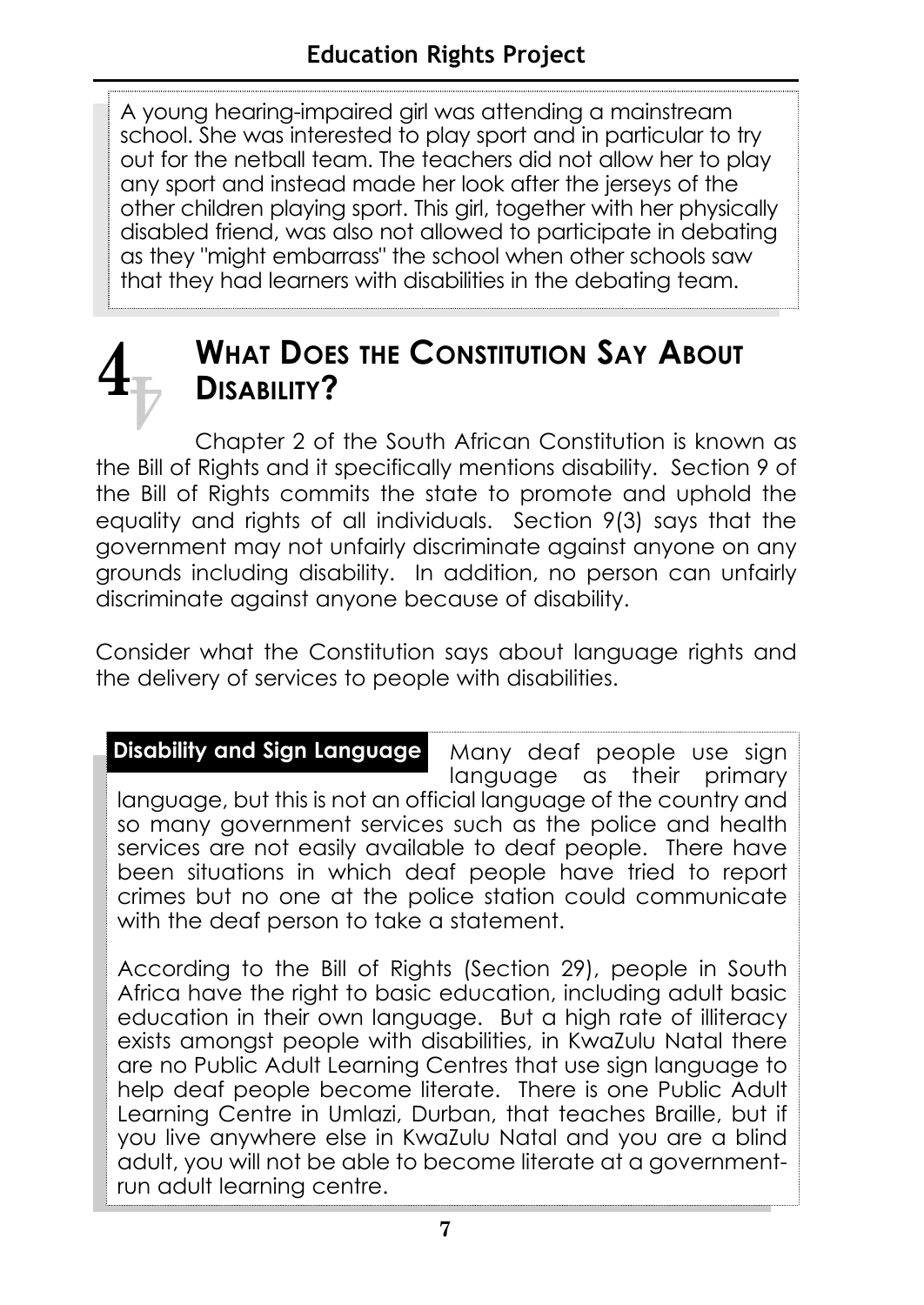#### **Disability: The Rights of Learners**

Another section (Section 26) of the Bill of Rights states that the government must ensure that people have access to proper housing. In many areas there are new Reconstruction and Development Programme (RDP) houses, but have you ever seen whether these houses are accessible to wheelchair users? Most of these houses have physical barriers for people using wheelchairs. There may be steps up to the front door and often there are narrow doorways. In Kokstad, a small town in KwaZulu Natal, the local disabled people's organisation negotiated with the municipality to make some of the RDP houses accessible for people who use wheelchairs. **Disability and Services**



## **WHAT DOES THE GOVERNMENT SAY ABOUT DISABILITY AND SCHOOLING?**

In 1997 the government published a key policy dealing with disability. This is known as the Integrated National Disability Strategy (INDS). It explains how disability is an issue that affects all government departments. The INDS makes recommendations on issues such as health, education, transport and housing.

The INDS comments on the system in which education was provided for learners with disabilities, mainly in special schools that were disability specific. The situation resulted in about 70% of children with disabilities of school-going age being out of school. The INDS outlines the principles according to which education should now be provided to learners with disabilities. These principles are that all South Africans (regardless of ability) should have the widest possible educational opportunities. They should receive education and training in as normal an environment as possible. Learners must be provided with the resources needed to reach their highest potential.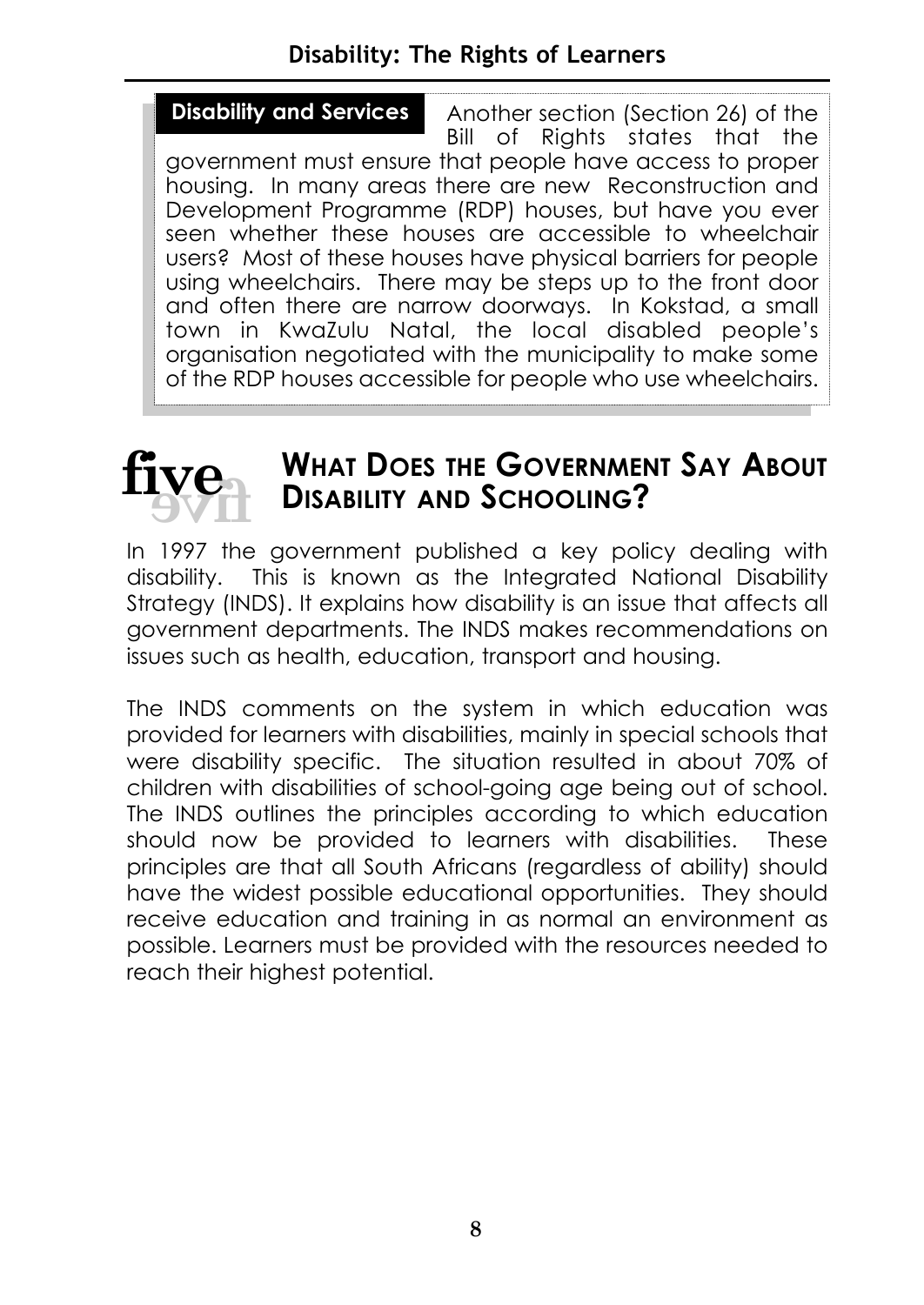These principles lead to recommendations for action that include the following:

There are also specific laws and policies from the Department of Education, which are relevant to disability and schooling. The National Education Policy Act (1996) explains how the rights of people with disabilities should be protected and promoted in education. In particular this Act supports the right of:

"(1) every person to be protected against unfair discrimination within or by an education department or education institution on any ground whatsoever; (2) of every person to basic education and equal access to education institutions"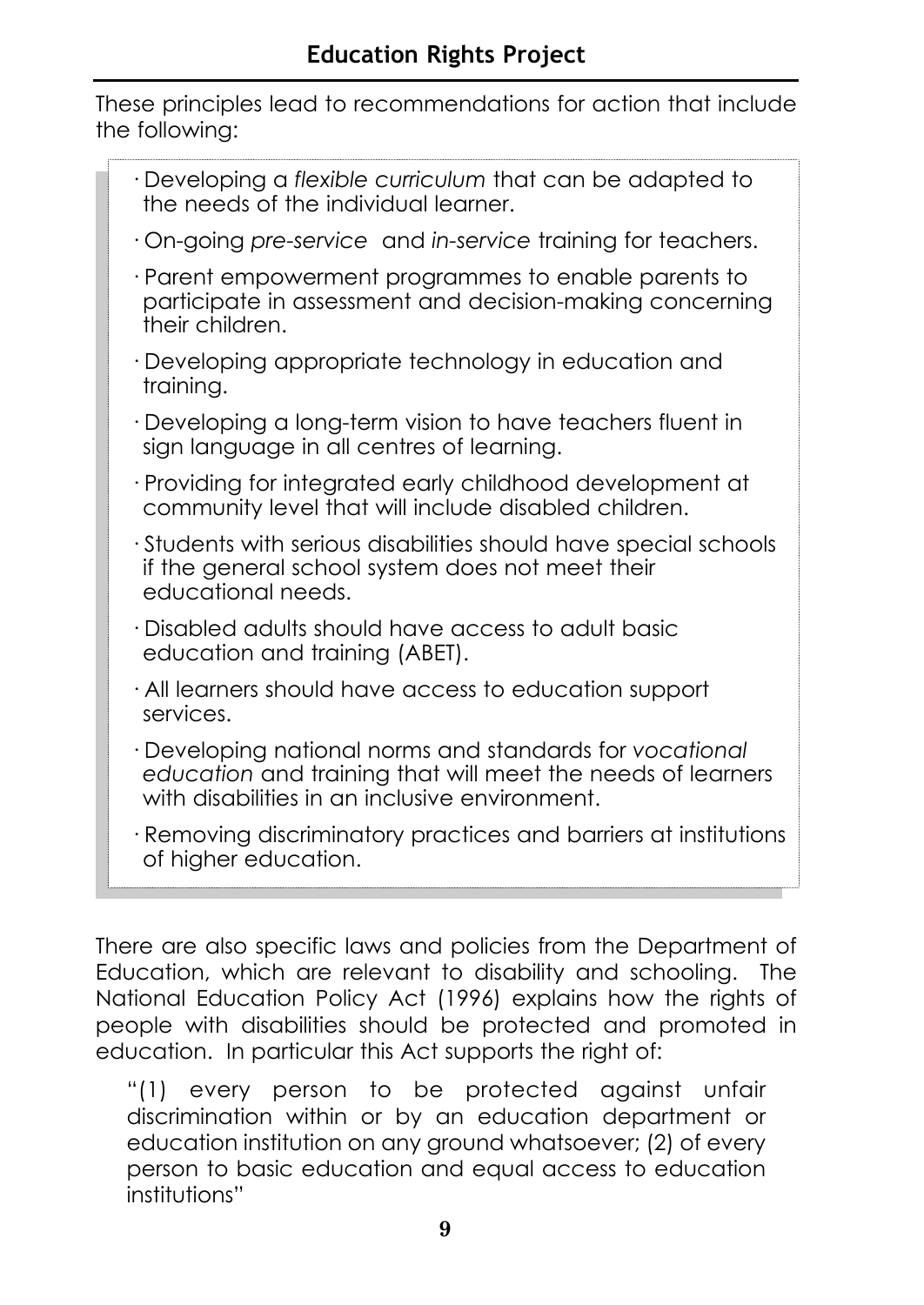This statement in the National Education Policy Act together with the White Paper on Education and Training (1995) and the South African Schools Act (1996), lays the foundation for the Department of Education's policy on meeting the educational needs of learners with disabilities.

In July 2001, the Department of Education published its White Paper 6 titled, 'Building an Inclusive Education and Training System'. It proposes the development of *inclusive education* as the way to overcome the barriers facing children with disabilities as well as other learners in the education system. Education White Paper 6 says that the inclusive education system will consist of three types of schools at the levels of General Education and Training (Grades 1-9) and Further Education and Training (Grades 10-12).

#### **Depending on the needs of the child, a child with a disability could be placed at any of the three types of school:**

Learners who need little support will be accepted at mainstream schools where the teachers will have improved skills to respond to individual learner needs.

Learners who need more support will attend *designated* full-service schools with their able peers. These full-service schools will mainly be primary schools that have been selected and equipped, with staff being trained to address barriers to learning that different children may experience.

Finally, special schools will be changed into resource schools to provide for those learners who need a high level of support. In addition, the staff of these schools will act as a resource in terms of curriculum and other issues, to neighbouring schools in the district.

Education White Paper 6 guides the Department of Education to gradually implement over a period of 20 years, a system of inclusive education that will affect all levels of education. As at February 2005, the national Department of Education has designated the 30 districts around the country in which inclusive education will initially be implemented. In addition, the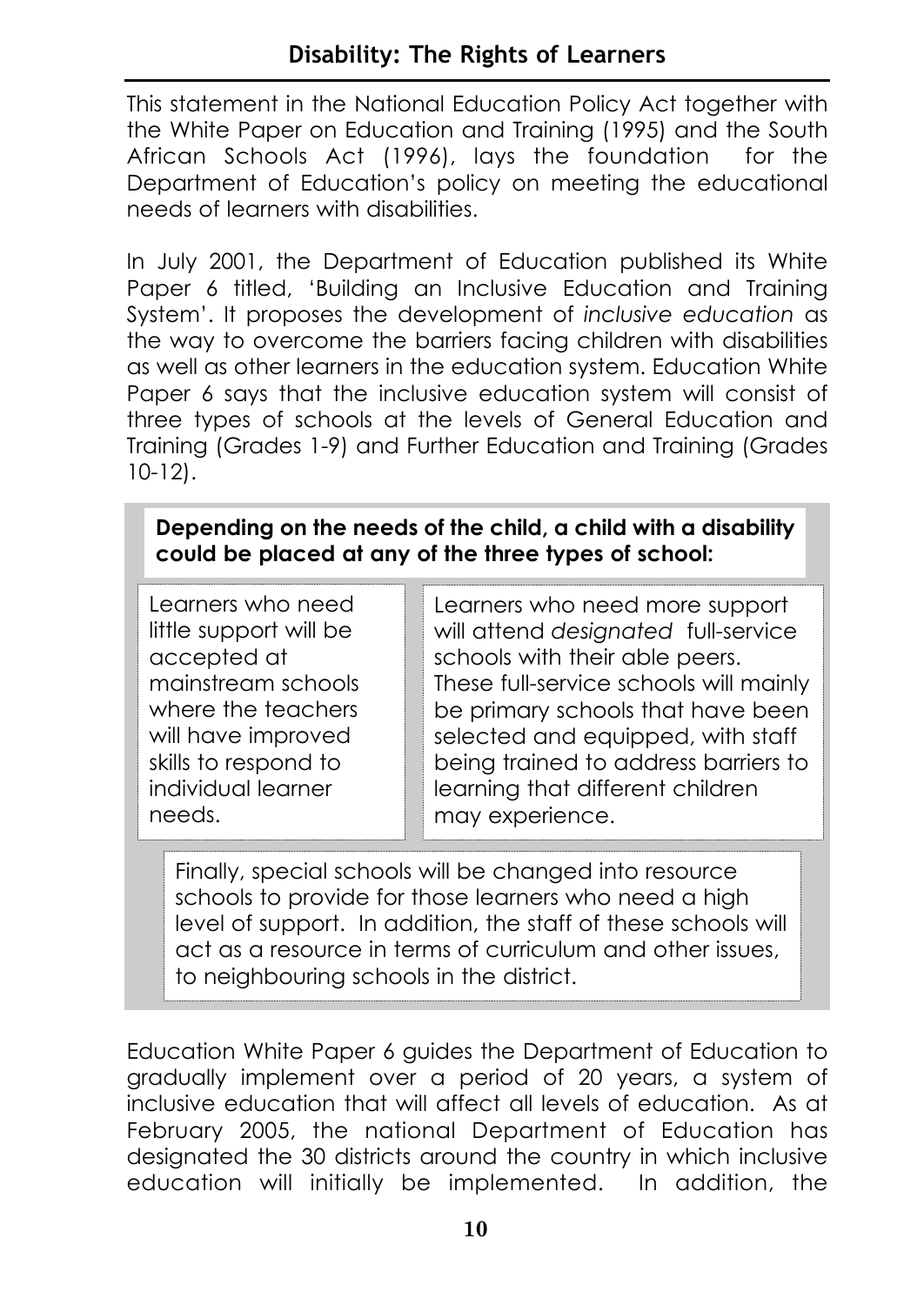Department of Education has identified the special school that is to become a resource school and the mainstream school that is to become a full-service school in each of these 30 districts. Plans are being made for the upgrading of physical resources in these schools as well as for the training of staff from the designated schools and districts.

Case Study

Understandably, many learners with disabilities would like changes in schools much sooner. The following example involves a case of learners at a school in Gauteng. Learners at this school for learners with disabilities went on strike because they felt they were not treated with respect. A blind learner, Lucky

Mpshe, had this to say, "Our teachers do not understand Braille material, there is a shortage of Braille textbooks, and there are opportunities for blind learners to take part in sports." Matthews Ledwaba, from the same school, agreed: he said that learners paid R2,100 per year but conditions at the school had not improved.

(*City Press*, June 5-12 2005)

#### **What is inclusive education?**

The aim of an inclusive system of education is to serve all children, regardless of their differences, within the mainstream of education. A number of learners have been excluded from the mainstream of education for many reasons including disability, poverty, teenage pregnancy and HIV/AIDS. The Department of Education recognises that all children and youth can learn but that they need support. Therefore in White Paper 6, the Department of Education commits itself to "changing attitudes, behaviour, teaching methodologies, *curricula* and the environment to meet the needs of all learners." (p.16)

These changes are meant to overcome the barriers that different learners have experienced in education such as:

- · an inflexible curriculum;
- · negative attitudes towards difference;
- · inaccessible buildings; and
- · inappropriate language of learning and teaching.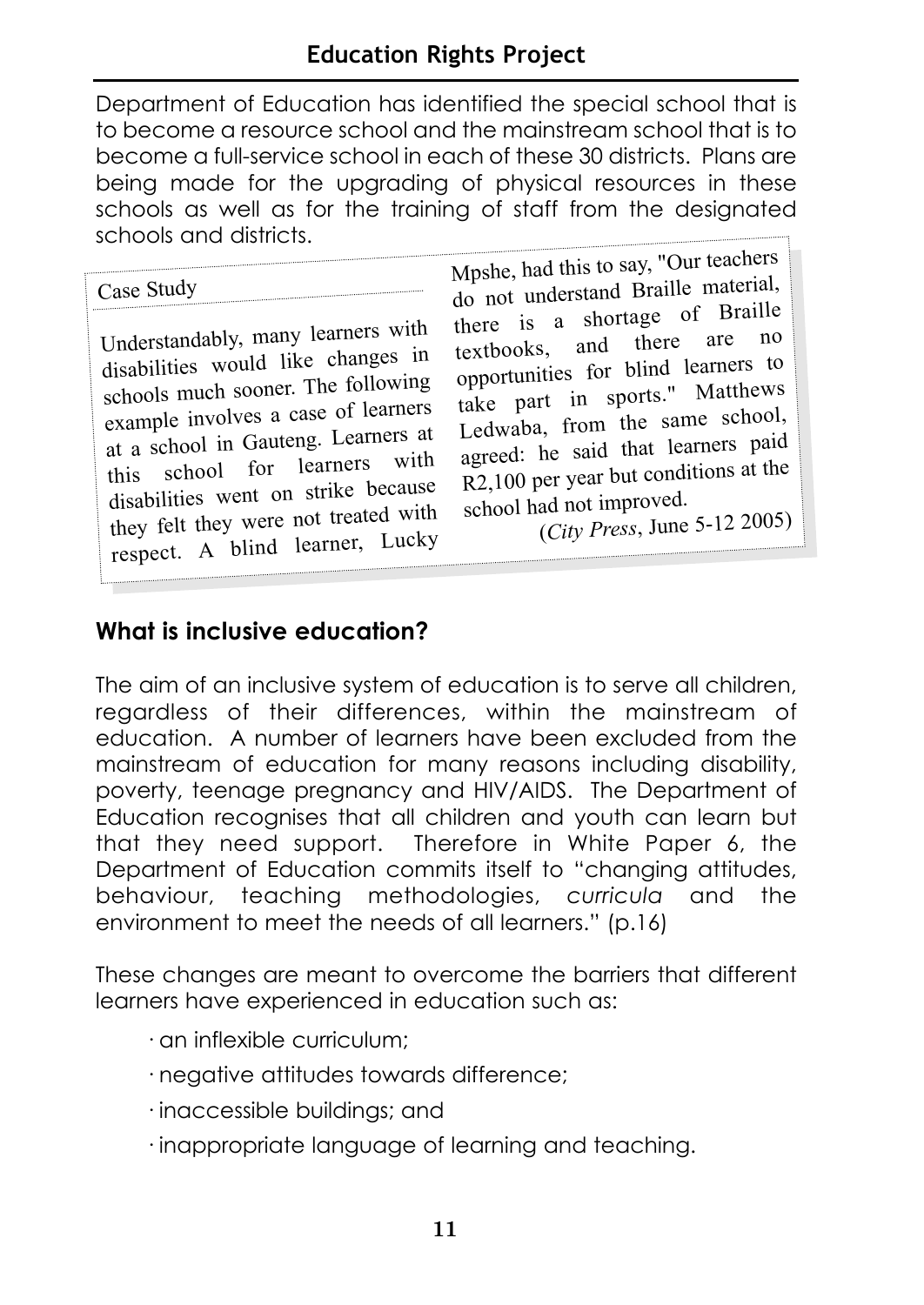In order for the inclusive education system to be most supportive, Education White Paper 6 states that a structure known as the district support team will also be developed to support teachers and schools with regard to curriculum, assessment and learning support materials. Within each school there will be an institutionlevel support team that will put in place co-ordinated learner and teacher support services, with extra support coming from the district support team.

The new inclusive education system will also focus on getting into the education system the estimated 280 000 learners who are out of school because of disability and various barriers. This demands a community outreach and *mobilisation* effort.



# **WHAT CAN YOUR SCHOOL DO?**

The Department of Education has promised a fully-fledged inclusive system in twenty years time. Of course we do not have to wait until then, there are arrangements in our schools we can make now for our schools to become friendlier to people with disabilities.

1. Identify the barriers that exist in your school that would affect learners with different impairments. Here are some questions you could ask to find out which barriers exist:

| What are the<br>attitudes of the staff,<br>learners and school<br>governing body<br>towards people with<br>disabilities? | Are there many<br>places in your<br>school with steps<br>that would make it<br>difficult for people<br>in wheelchairs or<br>who use crutches to | Is there at least<br>one toilet that is<br>accessible for<br>people who use<br>wheelchairs? |  |  |
|--------------------------------------------------------------------------------------------------------------------------|-------------------------------------------------------------------------------------------------------------------------------------------------|---------------------------------------------------------------------------------------------|--|--|
| Is there anyone                                                                                                          | get around?                                                                                                                                     | Are the teachers                                                                            |  |  |
| in your school                                                                                                           | Would a learner with                                                                                                                            | supportive                                                                                  |  |  |
| who knows sign                                                                                                           | a disability be                                                                                                                                 | enough to allow $\alpha$                                                                    |  |  |
| language or                                                                                                              | allowed to                                                                                                                                      | child with speech                                                                           |  |  |
| could                                                                                                                    | participate in extra-                                                                                                                           | problems, such as                                                                           |  |  |
| communicate                                                                                                              | mural activities such                                                                                                                           | stuttering, to read                                                                         |  |  |
| with a deaf                                                                                                              | as sport, debating                                                                                                                              | in front of the                                                                             |  |  |
| person?                                                                                                                  | and the choir?                                                                                                                                  | class?                                                                                      |  |  |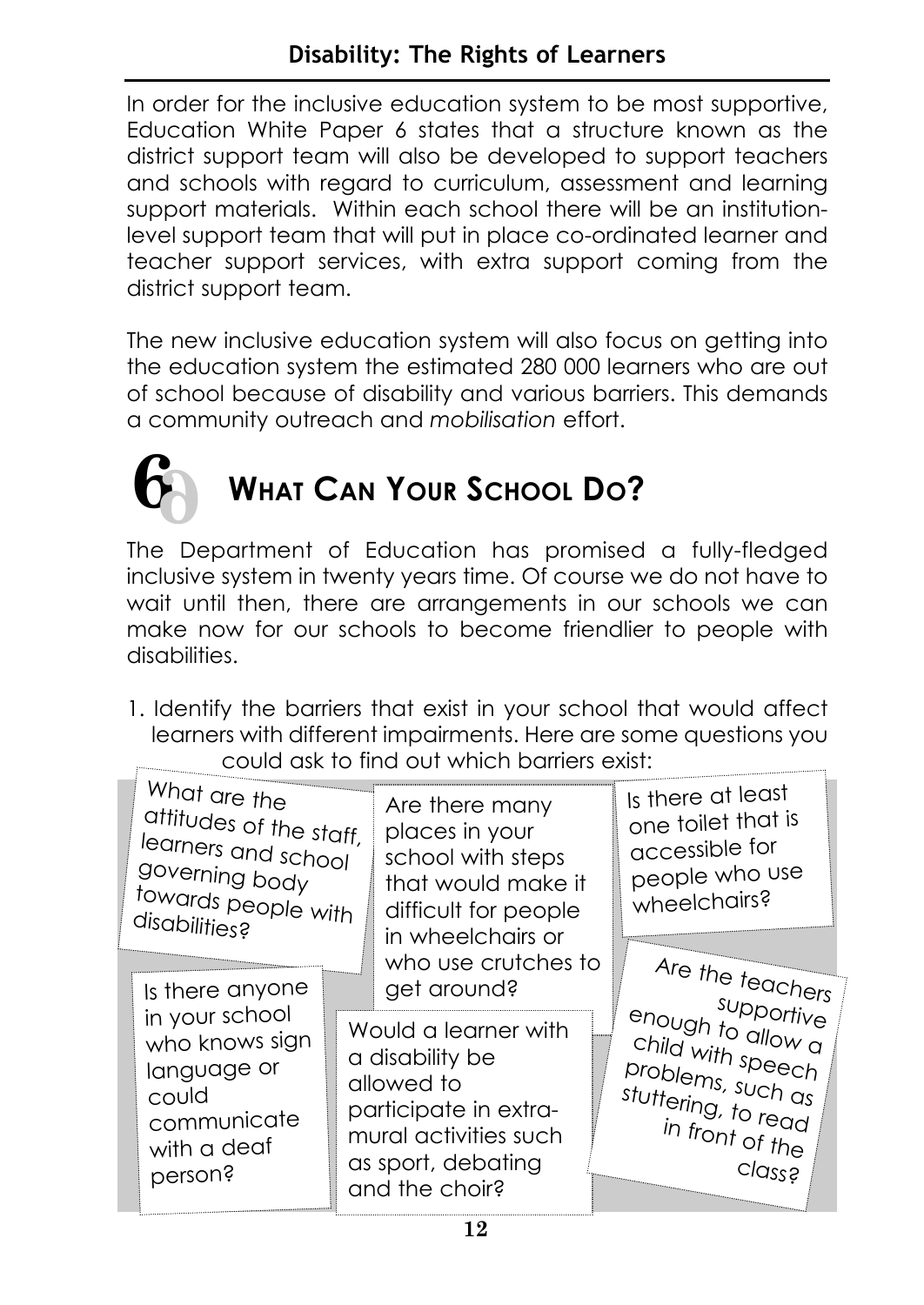You may be able to think of many more questions to find out about the barriers in your school. You could even set this as a project for one of the classes in your school.

2. Once you have identified which barriers exist in your school, you can take steps to remove these barriers. For example:

If there are many people who have negative attitudes towards disability, you could have a disability awareness day at your school. On this day you could invite people with disabilities such as members of your local disabled people's organisation or parents of children with disabilities. You could collect articles from the newspaper and magazines about disability or you could invite organisations listed at the end of this booklet to run disability awareness workshops.

If you need help to adapt the curriculum, contact the district office of the Department of Education.

If there are physical barriers such as narrow doorways or steps, you could ask the Physical Planning section /directorate of the Department of Education to help make your school accessible for people in wheelchairs. If you have visually impaired people at your school you could *cordon* off any dangerous areas where the person might fall e.g. where holes are being dug to make a food garden.

> If there are learners with disabilities who experience financial barriers at your school, you could find out the cost of their transport to school and get the Department of Education to assist them.

3. Find out which resource organisations exist in your area to give you information about disability. You can use the resource list at the end of this booklet to help you find local branches of national organisations.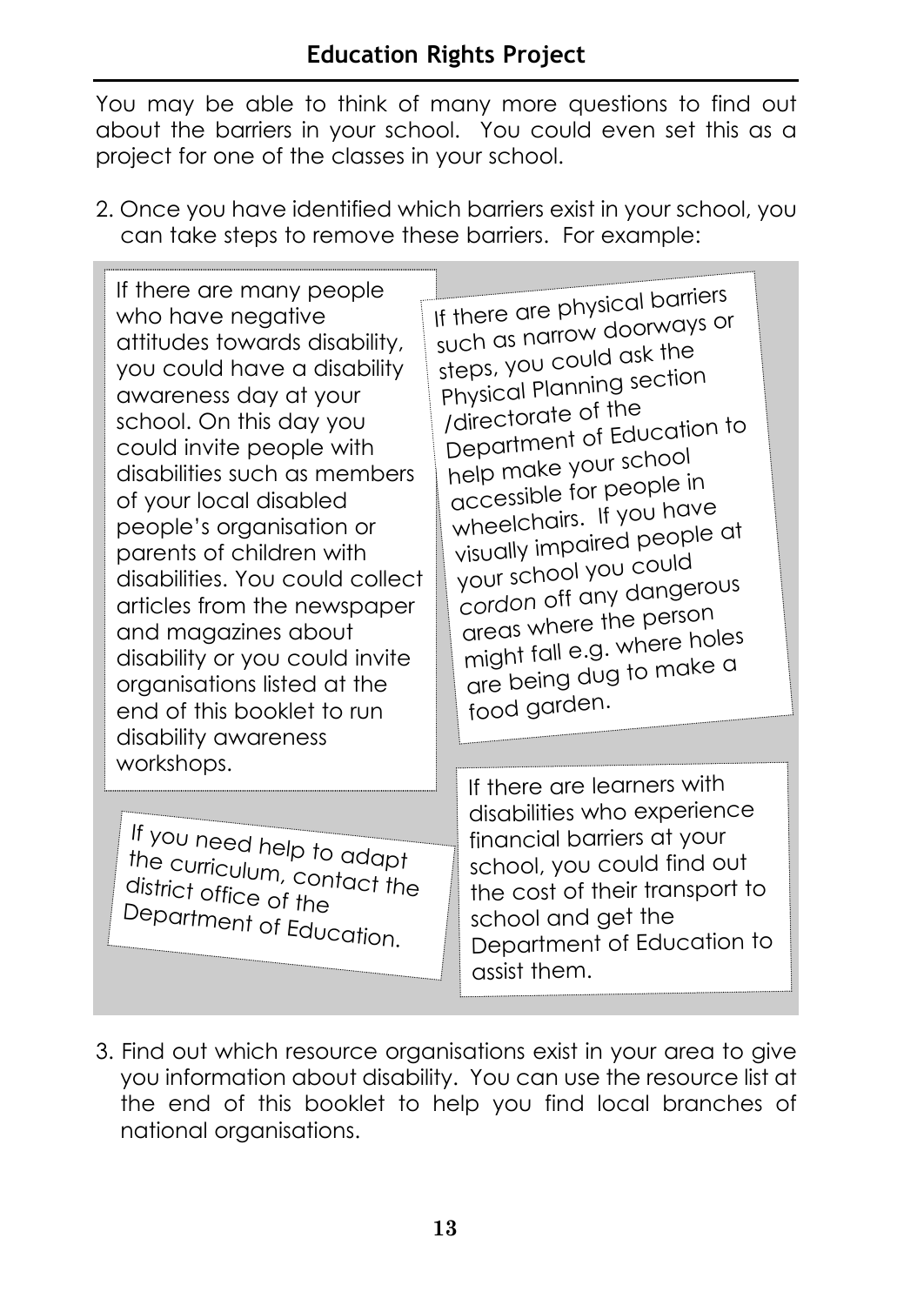- 4. Find out whether inclusive education is being tried out in your district and if it is, find out the names of the full-service and resource schools for the district. A list of the 30 districts and the full-service and special schools in these districts where inclusive education is being tried out can be obtained from the Inclusive Education Directorate of the national Department of Education (see resource list at the end of the booklet).
- 5. Do not refuse admission to any learner simply because he/she is disabled. Find out what his/her abilities are as well as what level of support the learner with a disability will need. The child may be suitable for your school if you get enough support from your district.
- 6. If you know of any children with disabilities who are out of school, inform them of their right to education and the provisions that the Department of Education is making for learners with disabilities through inclusive education.
- 7. Involve the parents of any learners with disabilities in the governance of the school and particularly to help the teachers regarding the needs of their own child.
- 8. Make parents aware that a learner with a disability may be able to receive a grant from the state. The Care Dependency grant is paid to people who look after children between the ages of 1 and 18 years with serious disabilities. The parent or caregiver will need a medical report from a doctor and then the caregiver can speak to a social worker at the Department of Social Welfare. The caregiver will need a bar-coded ID, a birth certificate for the child and proof of income. A learner with a disability and over the age of 18 years can get a disability grant. S/he will also need a bar-coded ID, a medical report and proof of income.
- 9. You can help to remove attitudinal barriers to disability by thinking about and changing the language you use to talk about people with disabilities. In most languages there are words that are negative or unpleasant that are used to describe people with disabilities. You can help people to change these negative words into more positive language by using the table below and by finding out suitable words in your own language.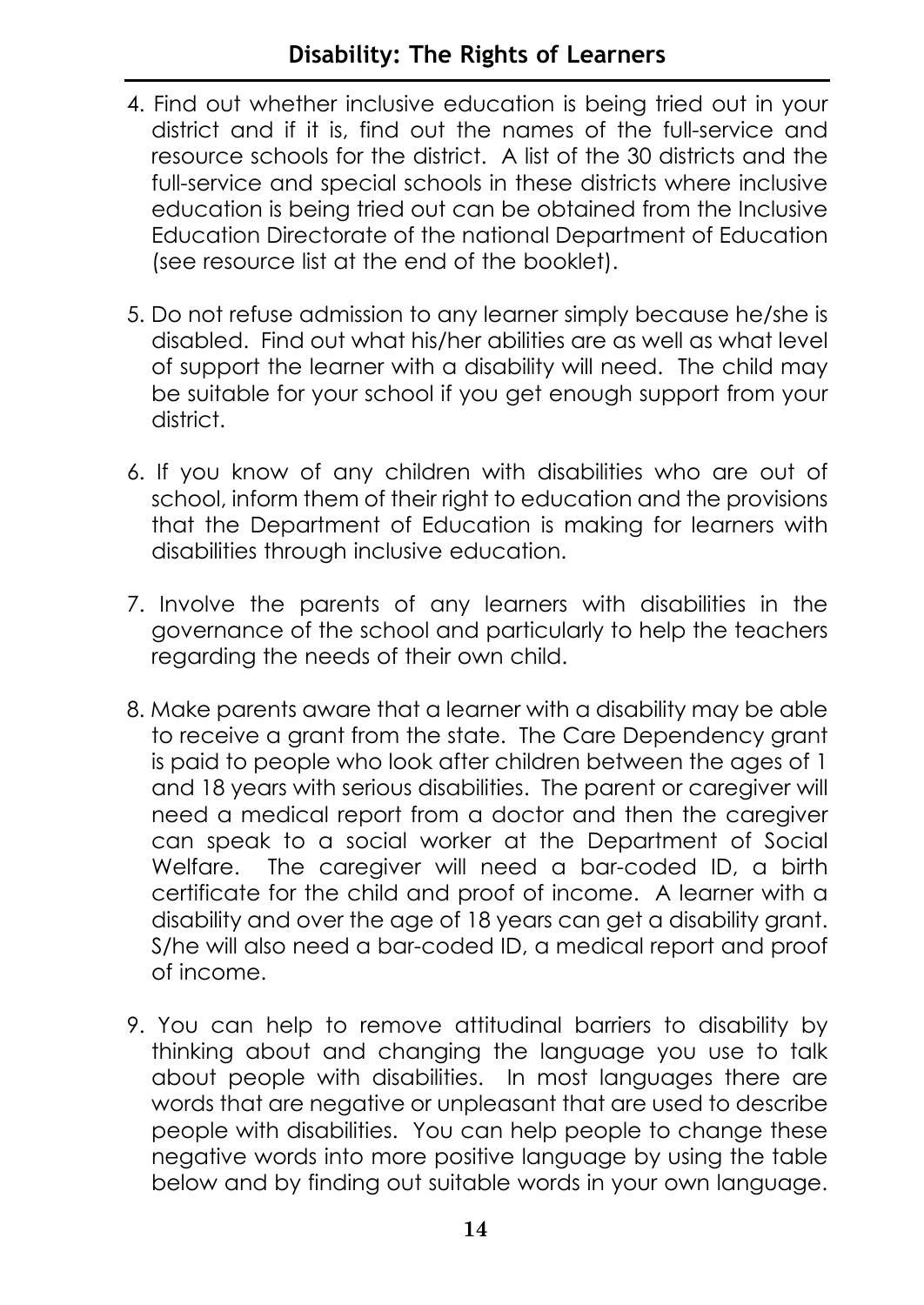## **ENGLISH TERMS**

| <b>Negative/Offensive/</b><br>Unacceptable | Seen as more acceptable or positive                                                                |
|--------------------------------------------|----------------------------------------------------------------------------------------------------|
| Cripple/ <sub>crippled</sub><br>Invalid    | People with disabilities                                                                           |
|                                            | People with impairments                                                                            |
| Dumb                                       | People without speech/person who has<br>a speech disability/speech<br>difficulty/speech impairment |
| Mentally<br>handicapped                    | People with learning difficulties                                                                  |
| Retarded                                   | People with intellectual<br>impairments/disabilities                                               |
| Mongol                                     | Person with Down's Syndrome                                                                        |
| Mental                                     |                                                                                                    |
| Mentally ill                               | Person with mental health disability                                                               |
| Spastic                                    | Person with cerebral palsy                                                                         |

### **ISIZULU TERMS**

| Negative/Offensive/<br>Unacceptable | Seen as more acceptable or<br>positive |
|-------------------------------------|----------------------------------------|
| Isidalwa<br>Isilima<br>Isidididi    | Umuntu okhubazekile                    |
| Imphumputhe                         | Umuntu ongaboni                        |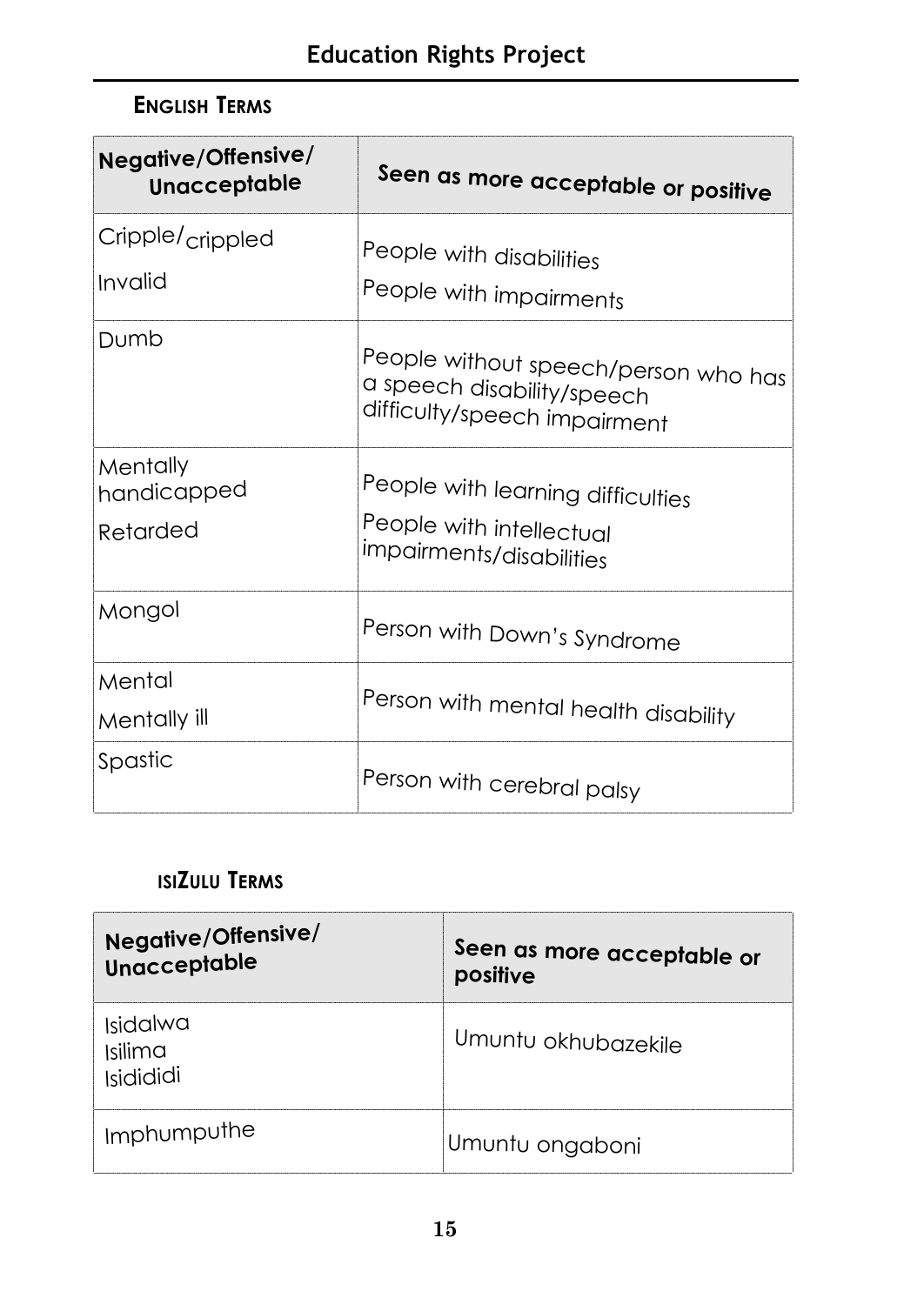#### **WHERE TO GO IF YOU NEED FURTHER INFORMATION OR HELP en v se sevven**

#### **National Department of Education**

|                                                |                               | <b>Postal address</b>                       |                                    | <b>Telephone</b> |                                         |  | <b>Director</b>                                   |                      |        |                       |  |                     |
|------------------------------------------------|-------------------------------|---------------------------------------------|------------------------------------|------------------|-----------------------------------------|--|---------------------------------------------------|----------------------|--------|-----------------------|--|---------------------|
| <b>Inclusive</b><br>Education<br>Directorate   |                               | Private Bag X895<br>Pretoria 0001           |                                    |                  |                                         |  | (012) 312-5074 / 5505   Dr S. Naicker             |                      |        |                       |  |                     |
|                                                |                               | <b>Postal address</b>                       |                                    |                  |                                         |  | Fax                                               |                      |        | <b>Email address</b>  |  |                     |
| Alliance for                                   |                               |                                             |                                    |                  | Telephone                               |  |                                                   |                      |        |                       |  |                     |
| Children's                                     |                               | Postnet Suite 78<br>Children Private Bag X3 |                                    | 10211.0117       |                                         |  | 1011 Ag30                                         |                      |        | info@acess.org.za     |  |                     |
| Security                                       | (ACESS)                       |                                             |                                    |                  |                                         |  |                                                   |                      |        |                       |  |                     |
|                                                | Disabled                      | <b>Postal</b><br>address                    |                                    |                  | <b>Telephone</b>                        |  | Fax                                               |                      |        | <b>Email address</b>  |  |                     |
|                                                | People<br>south<br>Africa     |                                             | P.O. Box 3467<br>Cape Town<br>8000 |                  | 7611/17                                 |  |                                                   |                      | A22399 |                       |  | mzolisi@dpsa.org.za |
|                                                |                               | <b>Postal address</b>                       |                                    |                  | Fax<br><b>Telephone</b>                 |  |                                                   | <b>Email address</b> |        |                       |  |                     |
| DeafSA<br>Private Bag<br>X04 Westhoven<br>2142 |                               | 101111610                                   |                                    | 011/5873         |                                         |  |                                                   | deafsa@icon.co.za    |        |                       |  |                     |
|                                                |                               | <b>Postal address</b>                       |                                    |                  |                                         |  | Telephone                                         |                      |        | <b>Email address</b>  |  |                     |
| Children's                                     | Disabled<br>Action<br>(DICAG) | Group 16 Broad Rd<br>Wynberg 7800           |                                    |                  | Cape Town<br>Pretoria<br>Port Elizabeth |  | (021) 797-5977<br>(012) 328-6447<br>(041) 545 426 |                      |        | dicag@iafrica.com     |  |                     |
|                                                | Down's                        | <b>Postal</b><br>address                    |                                    |                  | <b>Tel</b>                              |  | Fax                                               |                      |        | <b>Email address</b>  |  |                     |
| Syndrome                                       | south<br>Africa               | P.O. Box 1563<br><b>Bedfordview</b><br>2008 |                                    |                  | 369677                                  |  | 6157-00-1106                                      |                      |        | dssaoffice@icon.co.za |  |                     |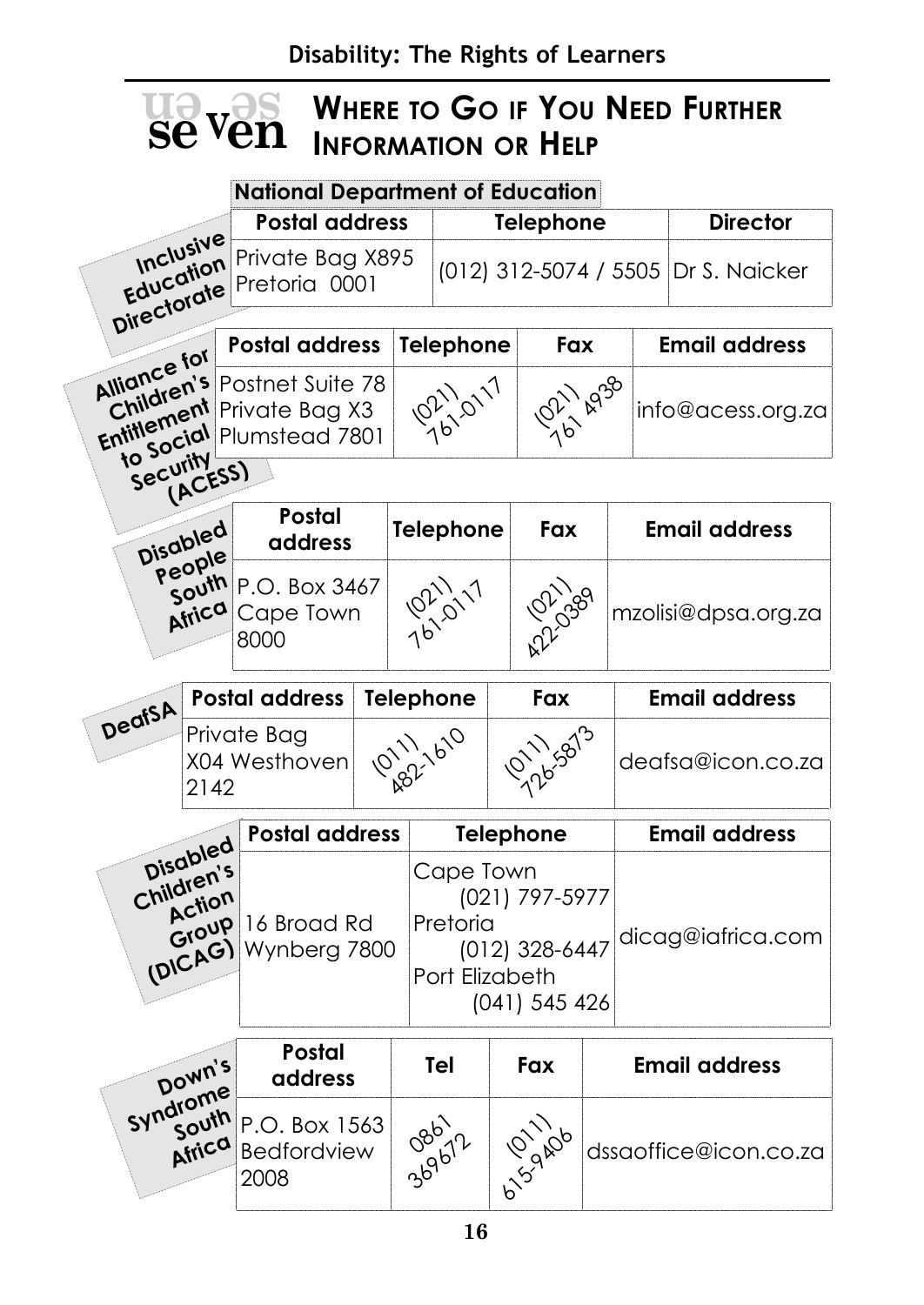# **Education Rights Project**

| Epilepsy<br>south                                   | Postal<br>address                  |                                                | <b>Telephone</b> |                  |     | Fax<br>Email address |           |                                   |  |
|-----------------------------------------------------|------------------------------------|------------------------------------------------|------------------|------------------|-----|----------------------|-----------|-----------------------------------|--|
| Africa                                              | P.O. Box 73<br>Observatory<br>7935 |                                                |                  |                  |     | <b>PR-1553</b>       |           | info@epilepsy.org.za              |  |
| National                                            |                                    | <b>Postal</b><br>address                       |                  | <b>Telephone</b> |     |                      | Fax       | <b>Email address</b>              |  |
| Council for<br>Persons with                         |                                    | pons vical P.O. Box 426<br>Ally Nelville 2109  |                  | 126-8040         |     | 126-5105             |           | nationaloffice@<br>ncppdsa.org.za |  |
| Quadriplegic                                        |                                    | Postal<br>address                              |                  | <b>Telephone</b> |     |                      | Fax       | <b>Email address</b>              |  |
| Association<br>of South                             | Africa                             | P.O. Box 2368<br>Pinetown<br>3600              |                  |                  |     |                      | 109.21.90 | nationaldirector<br>@iafrica.com  |  |
|                                                     |                                    | Postal                                         |                  | <b>Telephone</b> |     | Fax                  |           | <b>Email address</b>              |  |
| People for<br>Awareness                             |                                    | address                                        |                  |                  |     |                      |           |                                   |  |
| of Disability<br><b>Issues</b><br>(PADI)            |                                    | P.O. Box 452<br>Rosettenville<br>2130          | A3611109         |                  |     |                      |           | padi@icon.co.za                   |  |
|                                                     |                                    |                                                |                  |                  |     |                      |           |                                   |  |
|                                                     |                                    | <b>Postal address</b>                          |                  | <b>Telephone</b> |     | Fax                  |           | <b>Email address</b>              |  |
| South African<br>Federation<br>for Mental<br>Health |                                    | Private Bag X46<br><b>Braamfontein</b><br>2017 |                  |                  |     |                      |           | solly@safmh.org                   |  |
| South African<br>National<br>Council for            |                                    | <b>Postal address</b>                          |                  | Tel<br>346-1711  | Fax |                      |           | <b>Email address</b>              |  |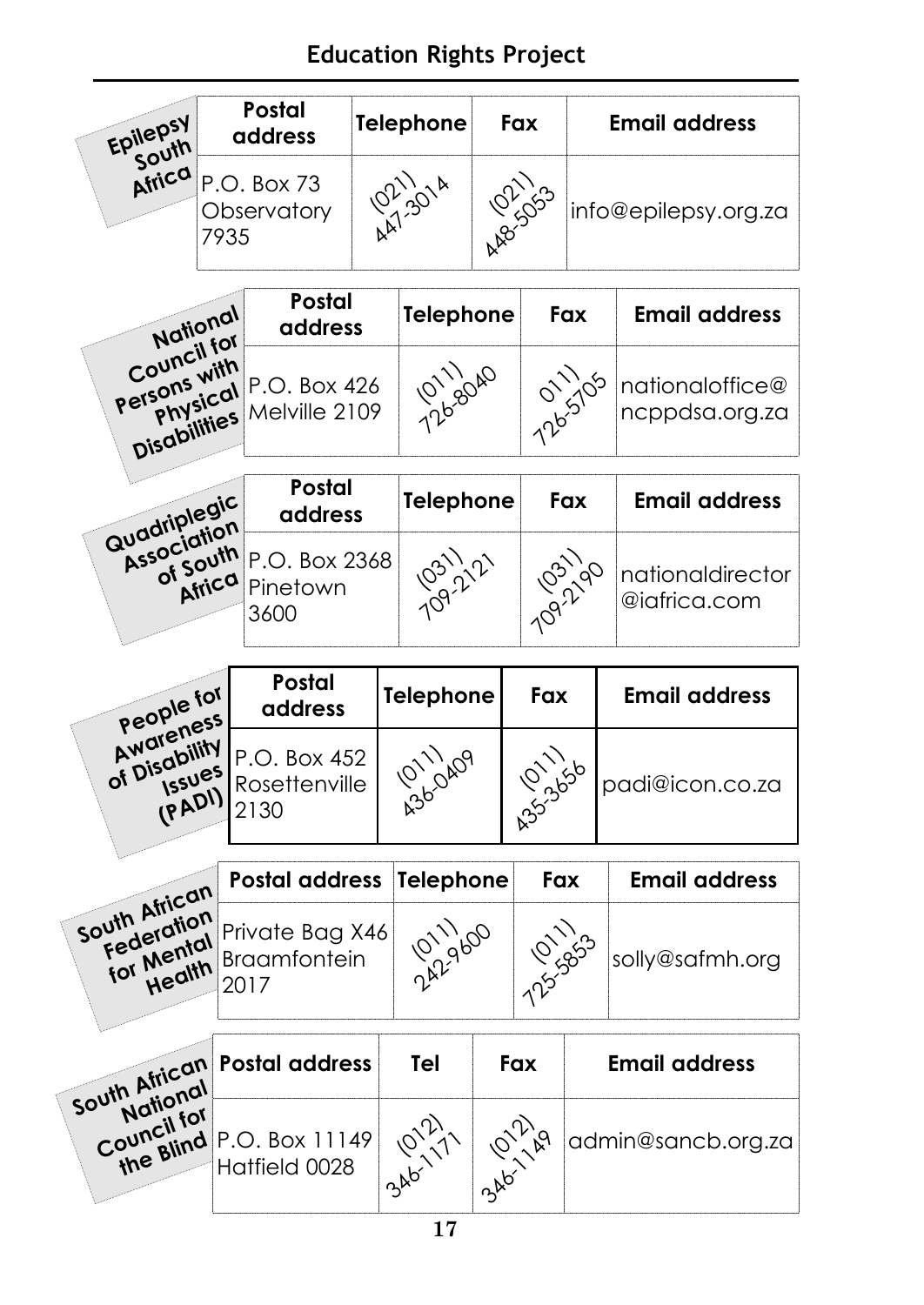# **Disability: The Rights of Learners**

# **WORD LIST**

|                       | able-bodied people people who do not have a disability                                                                                 |
|-----------------------|----------------------------------------------------------------------------------------------------------------------------------------|
| accessible            | able to be used by people with disabilities<br>as well as other people                                                                 |
| albinism              | a physical condition where a person's hair<br>and skin lacks pigmentation making them<br>vulnerable to the rays of the sun             |
| <b>barriers</b>       | things that block or prevent participation in<br>school, community and work                                                            |
| <b>Braille</b>        | a system of raised dots that help blind<br>people to read                                                                              |
| constitutional rights | those things that everyone is entitled to,<br>written in the highest law of the country                                                |
| curriculum/curricula  | what is taught, how it is taught, and ways<br>used to find out what has been learned                                                   |
| deficit               | something missing or wrong                                                                                                             |
| designated            | specially set aside or chosen                                                                                                          |
| discrimination        | being treated badly, in this case, because<br>of disability                                                                            |
| diversity             | a range of differences in people, for<br>example, in terms of religion, language,<br>colour, ability, gender and sexual<br>orientation |
| flexible              | able to change in order to meet different<br>needs                                                                                     |
| dyslexia              | a learning disorder that typically involves<br>difficulty in recognising written words or<br>symbols                                   |
| impairment            | refers to a part of the body which is limited<br>in what it can do                                                                     |